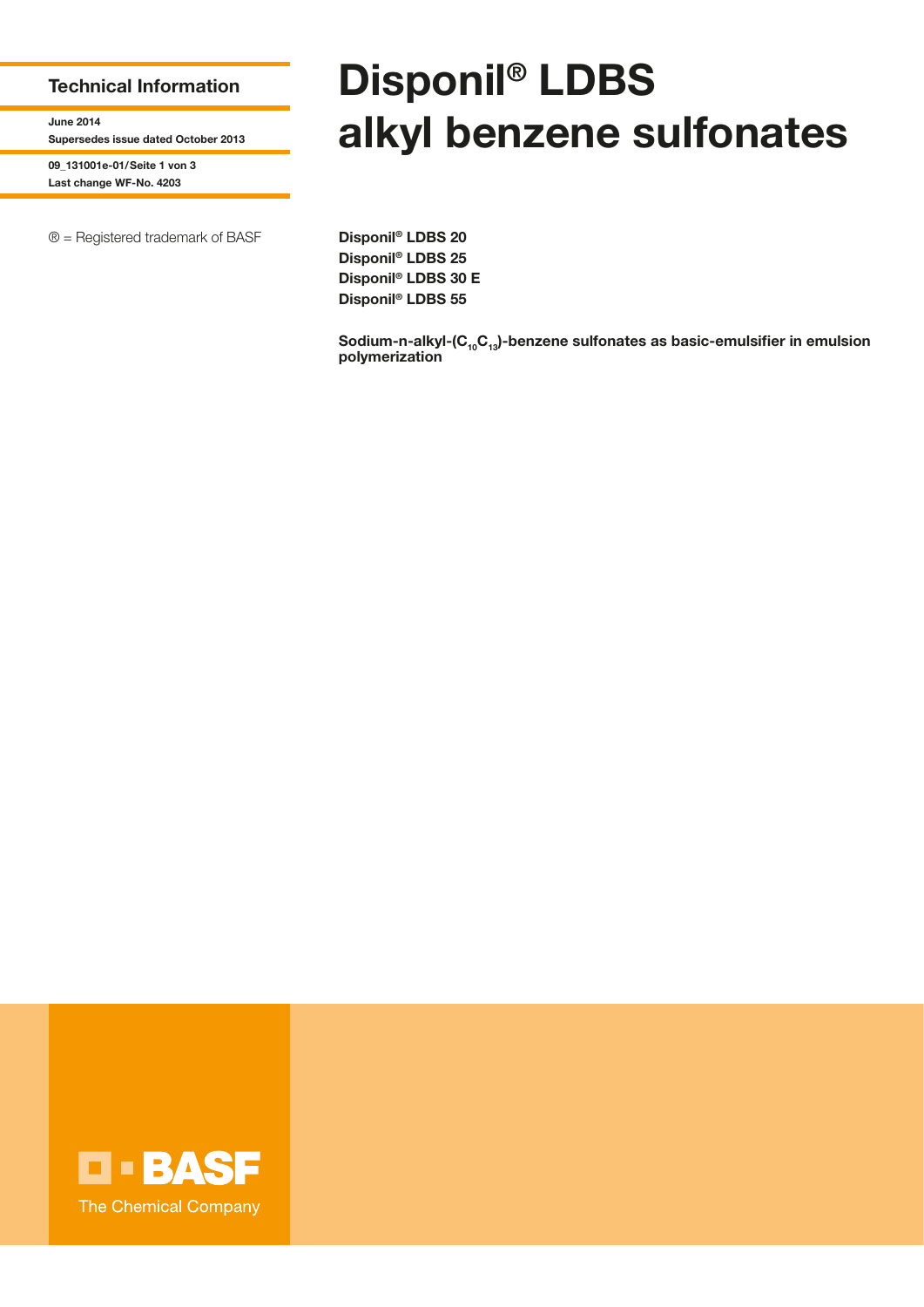**Chemical nature** The Disponil® LDBS types are sodium salts of linear C<sub>10</sub>C<sub>13</sub>-alkyl benzene sulfonates with differing concentrations.

The general formula is described as follows:

 $R$ -(C<sub>6</sub>H<sub>4</sub>)SO<sub>3</sub>Na

 $R=C_{10}C_{13}$ 

**PRD-Nos.\*** 30532581 Disponil® LDBS 20 30531358 Disponil® LDBS 25 30598301 Disponil® LDBS 30 E 30529369 Disponil® LDBS 55

\* BASF's commercial product numbers.

**Properties** The Disponil® LDBS types are yellowish liquids/pastes.

| <b>Disponil®</b>                             | <b>Unit</b> | <b>LDBS 20</b>        | <b>LDBS 25</b>           | <b>LDBS 30 E</b> | <b>LDBS 55</b> |
|----------------------------------------------|-------------|-----------------------|--------------------------|------------------|----------------|
| Anionic surfactant<br>(DIN ISO 2271, MW 342) | %           | ~20                   | ~25                      | ~100             | $~1 - 55$      |
| Physical form<br>(23 °C)                     |             | liquid                | liquid                   | liquid           | pasty          |
| pH-value<br>(EN 1262)                        |             | $\sim$ 7 <sup>*</sup> | $\sim$ 7.5 <sup>**</sup> | $\sim 7**$       | $~1.5**$       |
| Sodium sulfate<br>(DGF H-III 8A)             | %           | ~10.2                 | ~10.3                    | ~10.4            | ~10.5          |

pH-value, undiluted (DIN 19268)

concentration: LDBS 25: 10%ic, LDBS 30: 5%ic, LDBS 55: 3%ic

The information above is valid on the date of printing. Not all of these are part of the certificate of analysis.

The specified criteria are mentioned in the product specification which is available via your local BASF representative.

**CMC** The following diagram shows the reduction of the surface tension as a function of the concentration of active ingredient per liter solution at 25 °C. The curve's vertex is the critical micelle concentration at approx. 1.0 g active per liter.